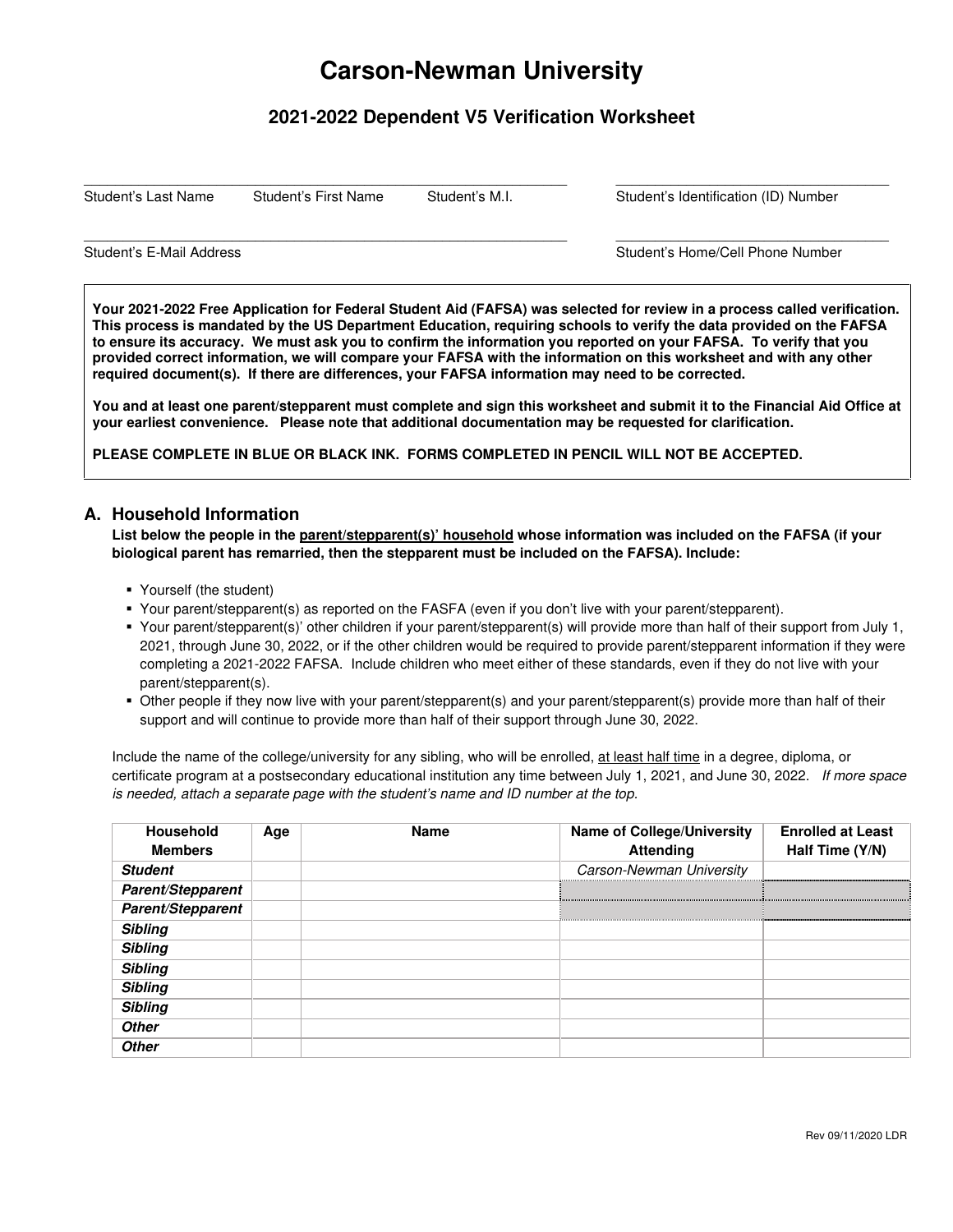## **B. Income Tax Information**

**Check ONE box that applies to you (the Student) and ONE box that applies to your parent (s).** 

| <b>STUDENT</b>                                                                                                                                      | <b>PARENT (S)</b>                                                                                                                                                                                                                                                                          |
|-----------------------------------------------------------------------------------------------------------------------------------------------------|--------------------------------------------------------------------------------------------------------------------------------------------------------------------------------------------------------------------------------------------------------------------------------------------|
| I filed a 2019 Federal Tax Return.<br>Did you use the IRS Data Retrieval Tool* to transfer your<br>2019 tax data directly from the IRS to the FAFSA | I filed a 2019 Federal Tax Return.<br>Did you use the IRS Data Retrieval Tool* to transfer your<br>2019 tax data directly from the IRS to the FAFSA                                                                                                                                        |
| Yes                                                                                                                                                 | Yes                                                                                                                                                                                                                                                                                        |
| No – Update your FASFA and use the IRS Data<br>Retrieval Tool OR submit a copy of your<br>2019 Tax Return Transcript **<br>(see information below)  | No – Update your FASFA and use the IRS Data<br>Retrieval Tool OR submit a copy of your<br>2019 Tax Return Transcript **<br>If parents/stepparents filed separate 2019<br>IRS income tax returns, then 2019 Tax<br>Return Transcripts must be provided for each.<br>(see information below) |
| I did NOT file a 2019 Federal Tax Return, but did<br>earn income in 2019; however, I was not required to<br>file taxes. (Complete Section C)        | I did NOT file a 2019 Federal Tax Return, but did<br>earn income in 2019; however, I was not required to<br>file taxes. (Complete Section C)<br>** An IRS Letter of Non-Filing is required for parent if they did<br>NOT file 2019 taxes** (see information below)                         |
| I was NOT employed and had NO INCOME earned<br>from work in 2019.                                                                                   | I was NOT employed and had NO INCOME earned<br>From work in 2019.<br>** An IRS Letter of Non-Filing is required for parent if they did<br>NOT file 2019 taxes** (see information below)                                                                                                    |

#### **\*IRS Data Retrieval Tool**

- Make a correction to your FAFSA online and access the tool within the Financial Information section.
- Don't forget to sign and submit the FAFSA correction.

This allows on-line FAFSA filers to pull their tax data direction from the IRS to auto-fill the tax portion of the FAFSA and is the quickest way to get accurate tax information to the Financial Aid Office.

#### **\*\*How to Obtain an IRS Tax Return Transcript or a Letter of Non-Filing**

- Make an on-line request at https://www.irs.gov/individuals/get-transcript
	- The requester must have access to a valid email address, a text-enabled mobile phone (pay-as-you-go plans cannot be used) in the requester's name, and specific financial account numbers (such as a credit card number or an account number for a home mortgage or auto loan. The transcript will display on-line upon successful completion of the IRS's two-step authentication.
- Automated Telephone Request: 1-800-908-9946 Transcript is generally received within 10 business days from the IRS's receipt of the telephone request.
- Paper request: IRS Form 4506T This form needs to be used if you have moved since filing your taxes. The form can be downloaded at www.irs.gov, click "Get Transcript by MAIL". The transcript is generally received within 10 business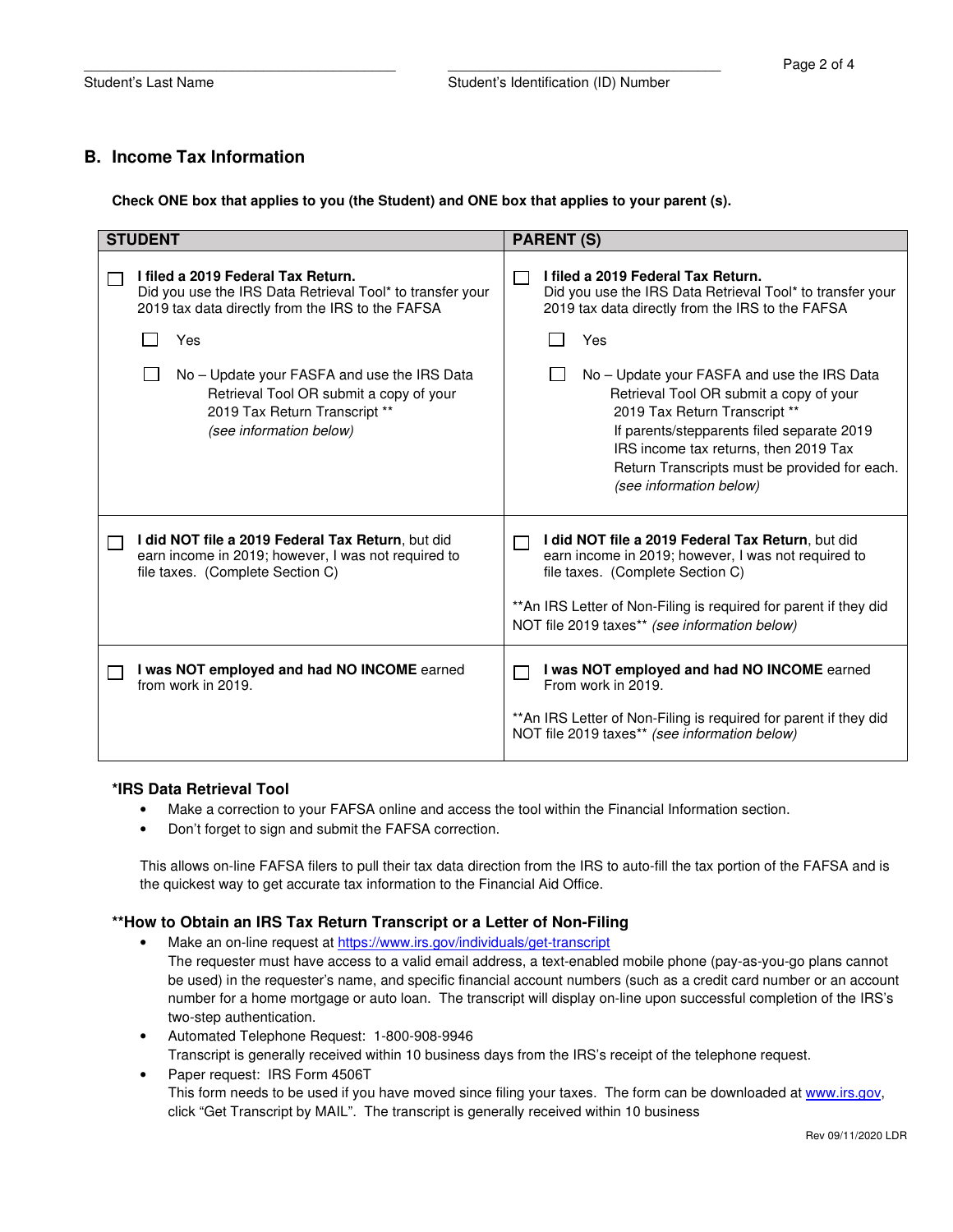### **C. Submit Copies of W-2's (For Non-Tax Filers)**

All non-tax filers (Students and Parents) must provide copies of all your W-2 forms for income earned from work that were NOT filed with a 2019 Federal Income Tax Return. If you have lost any W-2's, you may order a Wage and Income Transcript from the IRS. You can request this transcript from www.irs.gov. If no employer W-2 can be provided, please list below the employer name, amount earned for 2019, and the reason it cannot be provided.

| <b>Employee's Name</b><br>(Student or Parent) | 2019 Amount<br><b>Earned</b> | <b>Employer's Name</b> | <b>Reason for Not</b><br>Providing |
|-----------------------------------------------|------------------------------|------------------------|------------------------------------|
|                                               |                              |                        |                                    |
|                                               |                              |                        |                                    |
|                                               |                              |                        |                                    |
|                                               |                              |                        |                                    |
|                                               |                              |                        |                                    |

# **D. High School Completion Status**

Provide one of the following documents that indicate the student's high school completion status when the student will begin college in 2021-2022:

- o A copy of the student's high school diploma.
- $\circ$  A copy of the student's final official high school transcript that shows the date when the diploma was awarded.
- o A copy of the student's General Educational Development (GED) certificate or GED transcript.
- o An academic transcript that indicates the student successfully completed at least a two-year program that is acceptable for full credit toward a bachelor's degree.
- $\circ$  If State law requires a homeschooled student to obtain a secondary school completion credential for homeschool (other than a high school diploma or its recognized equivalent), a copy of that credential.
- $\circ$  If State law does not require a homeschooled student to obtain a secondary school completion credential for homeschool (other than a high school diploma or its recognized equivalent), a transcript or the equivalent, signed by the student's parent or guardian, that lists the secondary school courses the student completed and documents the successful completion of a secondary school education in a homeschool setting.

If the student is unable to obtain the documentation listed above, please contact the Financial Aid Office.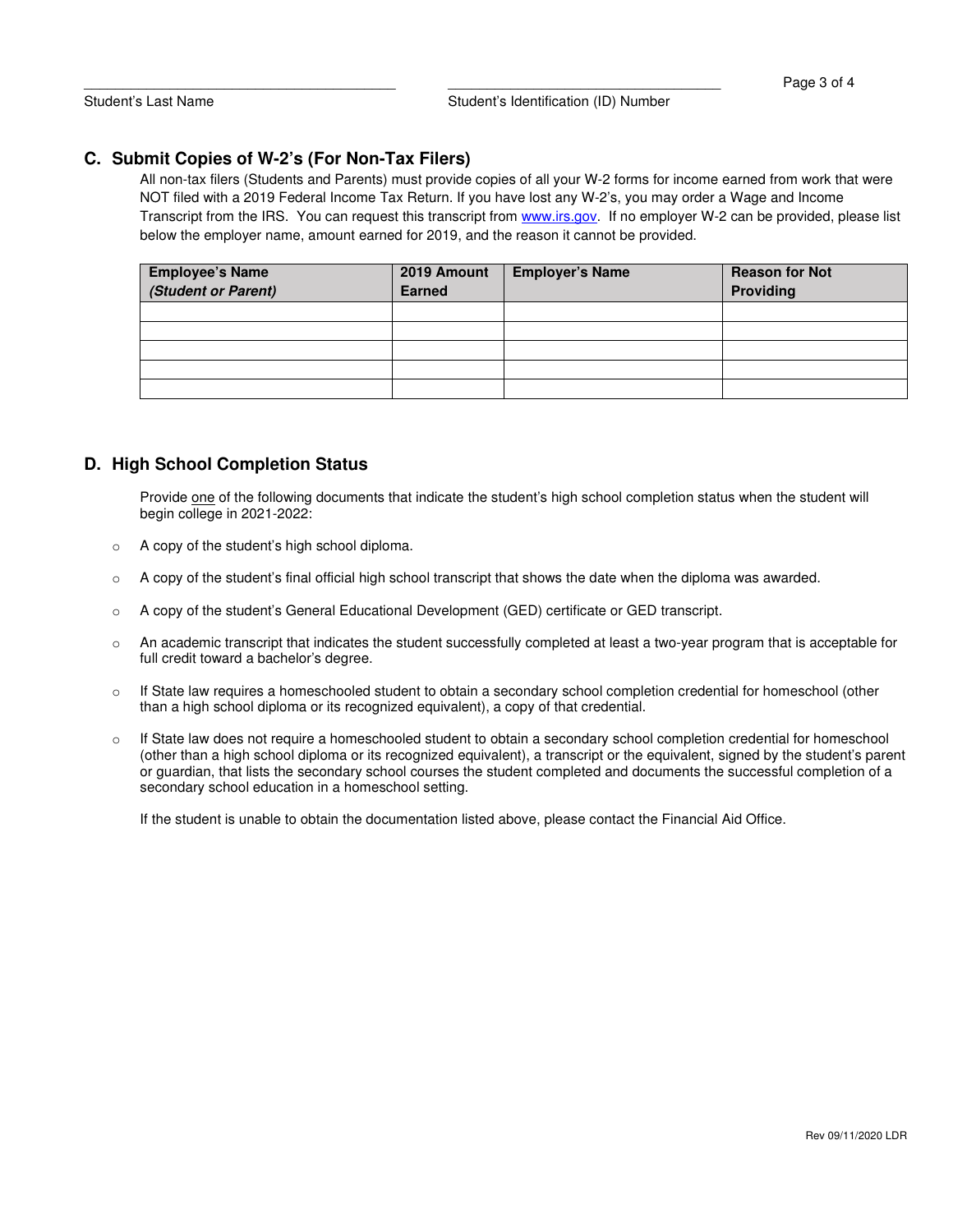# **E. Identity and Statement of Educational Purpose (To Be Signed at the Institution)**

The student must appear in person at **Carson-Newman University** to verify his or her identity by presenting valid government-issued photo identification (ID), such as, but not limited to, a driver's license, other state-issued ID, or passport. The institution will maintain a copy of the student's photo ID that is annotated with the date it was received and the name of the official at the institution authorized to collect the student's ID.

In addition, the student must sign, in the presence of the institutional official, the following:

#### **Statement of Educational Purpose**

| l certify that I, |                        | am the individual signing this                                                                                |
|-------------------|------------------------|---------------------------------------------------------------------------------------------------------------|
|                   | (Print Student's Name) |                                                                                                               |
|                   |                        | Statement of Educational Purpose and that the federal student financial assistance I may receive will only be |

used for educational purposes and to pay the cost of attending **Carson-Newman University** for the 2021-2022 school year.

 $\frac{1}{2}$  ,  $\frac{1}{2}$  ,  $\frac{1}{2}$  ,  $\frac{1}{2}$  ,  $\frac{1}{2}$  ,  $\frac{1}{2}$  ,  $\frac{1}{2}$  ,  $\frac{1}{2}$  ,  $\frac{1}{2}$  ,  $\frac{1}{2}$  ,  $\frac{1}{2}$  ,  $\frac{1}{2}$  ,  $\frac{1}{2}$  ,  $\frac{1}{2}$  ,  $\frac{1}{2}$  ,  $\frac{1}{2}$  ,  $\frac{1}{2}$  ,  $\frac{1}{2}$  ,  $\frac{1$ (Student's Signature) (Date)

(Student's ID Number)

#### **F. Signatures**

The student and one parent whose information was reported on the FAFSA must sign and date below.

 $\frac{1}{2}$  ,  $\frac{1}{2}$  ,  $\frac{1}{2}$  ,  $\frac{1}{2}$  ,  $\frac{1}{2}$  ,  $\frac{1}{2}$  ,  $\frac{1}{2}$  ,  $\frac{1}{2}$  ,  $\frac{1}{2}$  ,  $\frac{1}{2}$  ,  $\frac{1}{2}$  ,  $\frac{1}{2}$  ,  $\frac{1}{2}$  ,  $\frac{1}{2}$  ,  $\frac{1}{2}$  ,  $\frac{1}{2}$  ,  $\frac{1}{2}$  ,  $\frac{1}{2}$  ,  $\frac{1$ 

**WARNING! If you purposely give false or misleading information on this worksheet, you may be fined, be sentenced to jail or both**.

Each person signing this worksheet certifies that all the information reported is complete and correct.

Student's Signature Date

Parent/Stepparent's Signature Date

\_\_\_\_\_\_\_\_\_\_\_\_\_\_\_\_\_\_\_\_\_\_\_\_\_\_\_\_\_\_\_\_\_\_\_\_\_\_\_\_\_\_\_\_\_\_\_\_\_ \_\_\_\_\_\_\_\_\_\_\_\_\_\_\_\_\_\_\_\_\_\_\_\_\_\_\_\_\_\_\_\_\_ Parent/Stepparent's Email Parent/Stepparent's Contact Phone #

**Please make a copy of this worksheet for your records.** 

\_\_\_\_\_\_\_\_\_\_\_\_\_\_\_\_\_\_\_\_\_\_\_\_\_\_\_\_\_\_\_\_\_\_\_\_\_\_\_\_\_\_\_\_\_\_\_\_\_ \_\_\_\_\_\_\_\_\_\_\_\_\_\_\_\_\_\_\_\_\_\_\_\_\_\_\_\_\_\_\_\_\_

**Do not mail this worksheet to the U.S. Department of Education.** 

**Submit this worksheet to the Financial Aid Office at Carson Newman University, 1646 Russell Avenue, Jefferson City, TN 37760 or by fax at 865-471-2035.** 

**If you should have any questions, please contact the Financial Aid Office at 1-800-678-9061 or 865-471-3247.** 

\_\_\_\_\_\_\_\_\_\_\_\_\_\_\_\_\_\_\_\_\_\_\_\_\_\_\_\_\_\_\_\_\_\_\_\_\_\_\_\_\_\_\_\_\_\_\_\_\_ \_\_\_\_\_\_\_\_\_\_\_\_\_\_\_\_\_\_\_\_\_\_\_\_\_\_\_\_\_\_\_\_\_